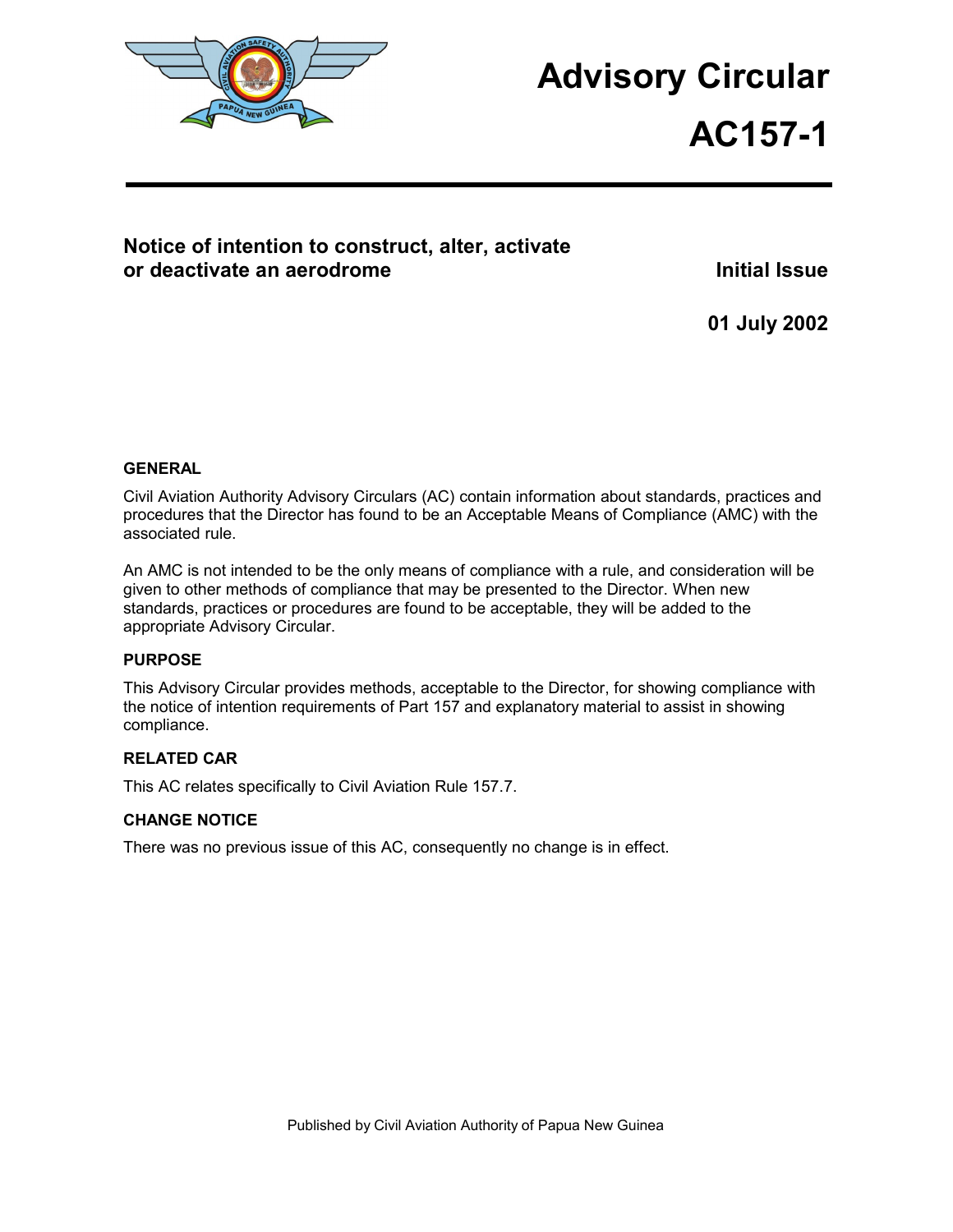## **Table of Contents**

|                 | Notice of intention to construct, alter, activate or deactivate an aerodrome | $\mathbf{2}$ |
|-----------------|------------------------------------------------------------------------------|--------------|
| 1.              |                                                                              |              |
| $\mathbf{2}$    |                                                                              |              |
| 3.              |                                                                              |              |
| 4.              |                                                                              |              |
| 5.              |                                                                              |              |
| 6.              |                                                                              |              |
| 7.              |                                                                              |              |
| 8.              |                                                                              |              |
| 9.              |                                                                              |              |
| 10.             |                                                                              |              |
| 11.             |                                                                              |              |
| 12 <sub>1</sub> |                                                                              |              |
| 13.             |                                                                              |              |
| 14.             |                                                                              |              |
| 15.             |                                                                              |              |

**PNG Civil Aviation Advisory Circulars**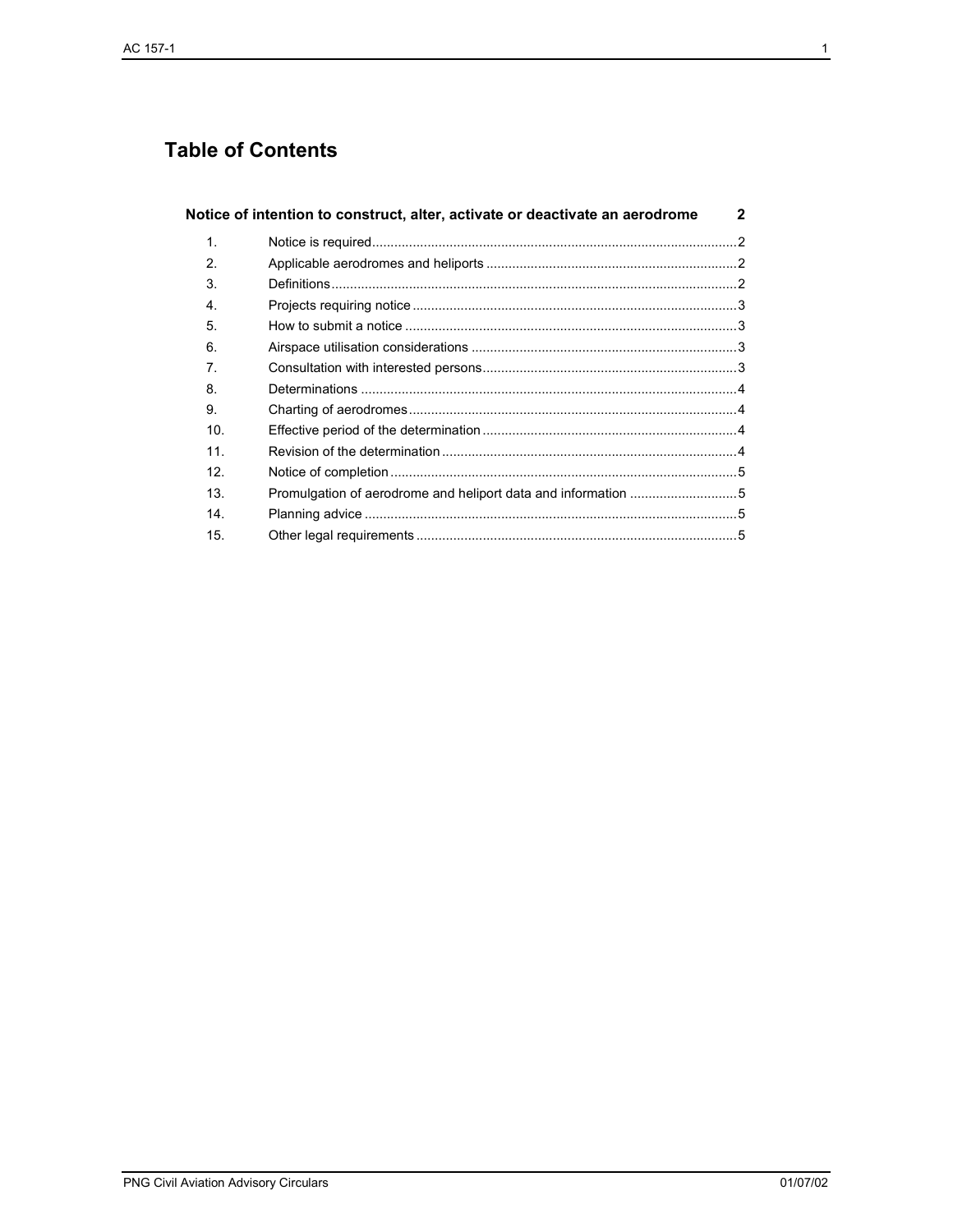### **Notice of intention to construct, alter, activate or deactivate an aerodrome**

#### **1. Notice is required**

1.1 Part 157 requires that prior notice be given to the Director of Civil Aviation whenever a person intends to construct, alter, activate or deactivate an aerodrome. This notice will enable the Director's staff to identify whether the use of the airspace associated with the aerodrome proposal will be a hazard to other established airspace users. It will also allow identification of problems that may affect the safety of persons and property on the ground.

1.2 It is also necessary to consider efficient use of airspace at an early stage. The Director, after receiving such notice, will give advice on the effects the proposal would have on the use of navigable airspace by aircraft and on the safety of persons and property on the ground.

1.3 The Director will maintain a database of all notified aerodromes so that each aerodrome's use of airspace can be taken into account in any future proposed use of airspace such as by new aerodromes, low flying areas, military exercises and similar.

#### **2. Applicable aerodromes and heliports**

2.1 Part 157 applies to every aerodrome or heliport unless it is:

- (1) an aerodrome that is required to be certificated under Part 139 (this aerodrome has to advise details under the certification rules); or
- (2) an aerodrome or heliport restricted to VFR operations that is used or intended to be used for a period of less than 7 days in any 30 consecutive day period; or
- (3) an aerodrome, used or intended to be used exclusively by aircraft engaged in agricultural operations, that is not located inside a control zone and that is located more than;
	- five nautical miles (9 kilometres) from the nearest other aerodrome; and
	- three nautical miles (6 kilometres) from the nearest heliport; or
- (4) a heliport, used or intended to be used exclusively by helicopters engaged in agricultural operations, that is not located inside a control zone and that is located more than:
	- three nautical miles (6 kilometres) from the nearest aerodrome; and
	- one nautical mile (2 kilometres) from the nearest other heliport.

#### **3. Definitions**

The definitions in Part 157 are different from those in Part 1 to make it clear that an aerodrome and a heliport are considered as separate identities in Part 157. Part 157 defines them as follows:

**Aerodrome** is defined as per Part 1 except that it does not include a defined area of land or water intended or designed specifically for use by helicopters:

**Heliport** means any defined area of land or water, and any defined area on a structure, intended or designed specifically for use by helicopters.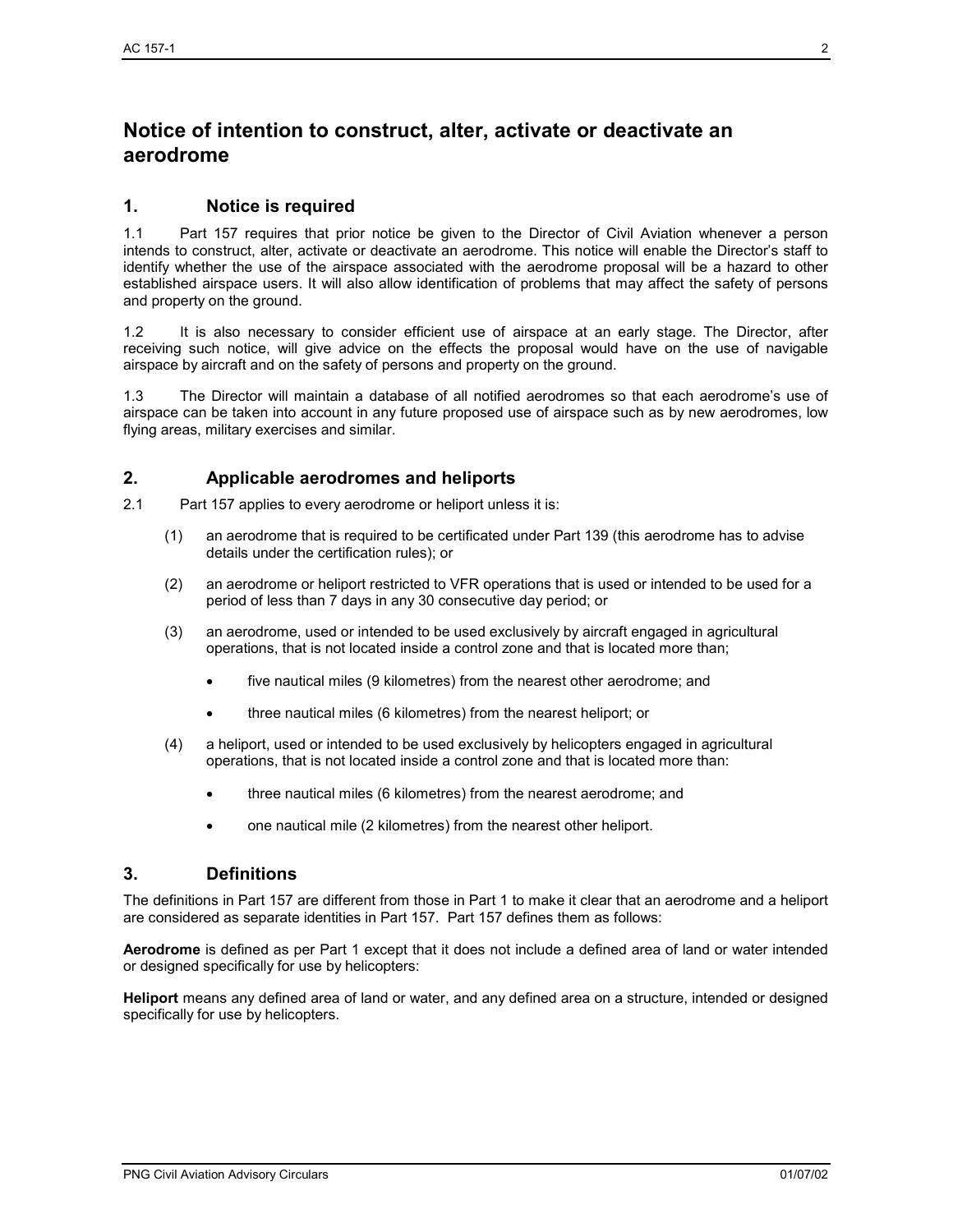#### **4. Projects requiring notice**

Civil Aviation Rule, Part 157, requires any person who intends to do any of the following to notify the Director.

- (1) Construct or otherwise establish an aerodrome or heliport to which Part 157 applies, or activate such an aerodrome or heliport.
- (2) Construct, realign, alter, or activate any runway or other aircraft landing or take-off area of an aerodrome or heliport to which Part 157 applies.
- (3) Deactivate, discontinue using, or abandon an aerodrome or heliport to which Part 157 applies, or any landing or take-off area of such an aerodrome or heliport, for a period of one year or more.

#### **5. How to submit a notice**

5.1 Notice concerning the construction, alteration, and activation of any aerodrome or heliport must be submitted to the Director on a properly completed form CAA 157/01. The notice must be submitted at least 90 days before the day that the work is to begin.

5.2 Information concerning the deactivation, discontinued use, or abandonment of an aerodrome, heliport, or any landing or take-off area of an aerodrome or heliport, must be submitted in writing to the Director at least 30 days before the date planned for deactivation, discontinuation of use, or abandonment.

5.3 Copies of form CAA 157/01 may be obtained from the Civil Aviation Authority, PO Box 31-441, Lower Hutt 6300. Phone 0-4-560 0400, Fax 0-4-569 2024. **(PNG details needed here)** An example of the form and the instructions for completion are shown in Appendix 1. You may photocopy the example to use for your notification.

#### **6. Airspace utilisation considerations**

The Director will conduct an aeronautical study into every Part 157 notification. This is to determine the effect of the aerodrome or heliport proposal on the safe and efficient use of airspace, by aircraft, and on the safety of persons and property on the ground. Some of the factors considered in the study are:

- (1) the existing or anticipated aerodrome or heliport traffic circuits of neighbouring aerodromes or heliport;
- (2) the existing and projected airspace use;
- (3) the existing or proposed man-made objects;
- (4) the natural objects and features within the affected area;
- (5) the persons and property within the affected area;
- (6) the adjustment, of other aviation requirements, that may be needed to accommodate the aerodrome or heliport proposal; and
- (7) the possible revisions of the aerodrome or heliport proposal, that may be necessary, to eliminate a hazardous or inefficient use of airspace.

#### **7. Consultation with interested persons**

As part of the aeronautical study, the Director is required under 157.9(b) to consult with such persons, representative groups, and organisations as the Director considers appropriate. This consultation may be accomplished through interviews, conferences, informal meetings or through the distribution of circulars describing the proposal and offering a period of time within which the public may submit comments on the proposal.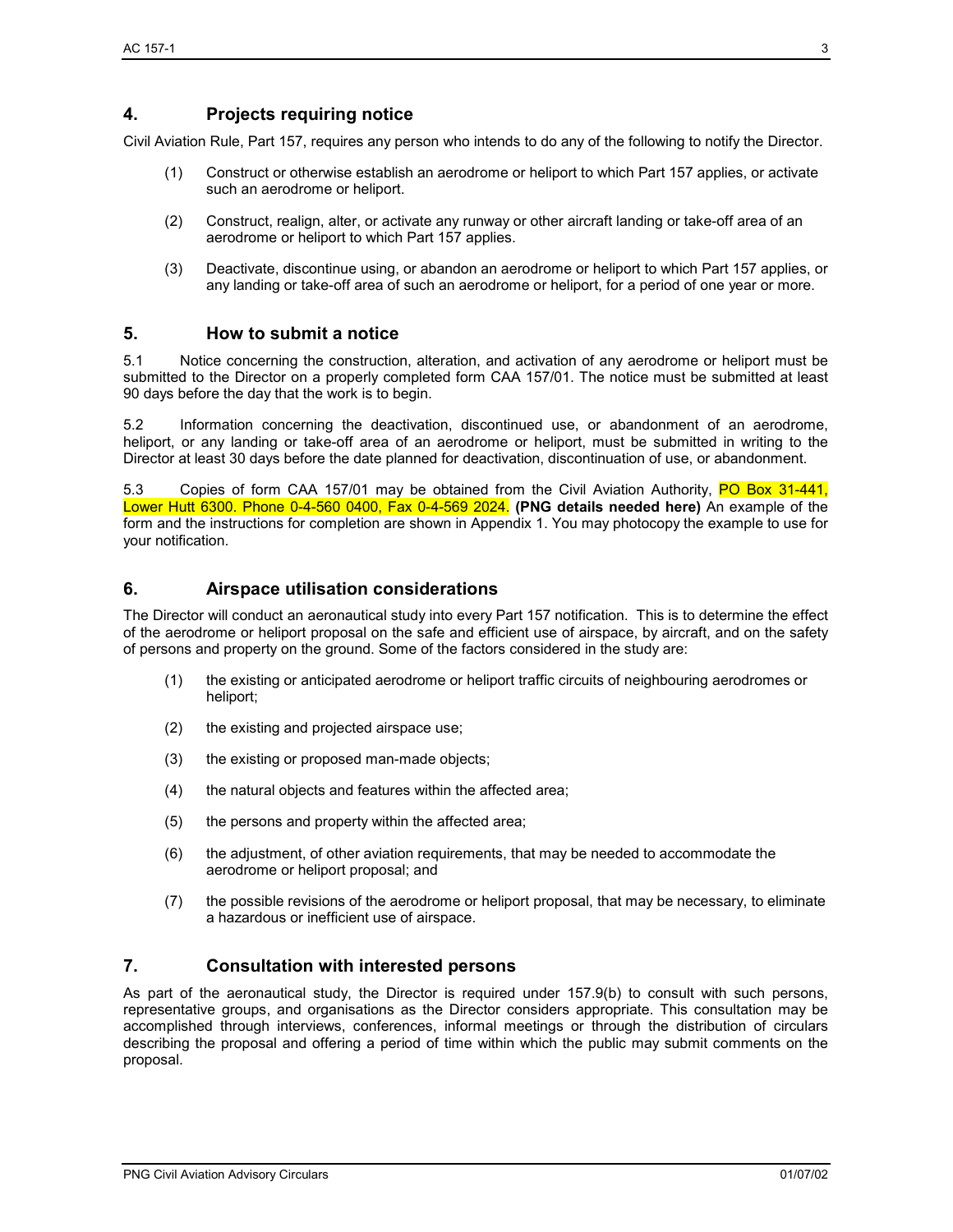#### **8. Determinations**

8.1 The purpose of an aeronautical study is to give advice in the form of a determination issued by the Director. These determinations will be issued in one of the following categories:

- (a) **Acceptable.** An acceptable determination will be made when the Director is satisfied that the proposed action will not adversely affect the safe and efficient use of airspace by aircraft nor the safety of persons or property on the ground.
- (b) **Conditional.** A conditional determination will be made when the Director identifies unacceptable aspects of a proposed action but specifies conditions which, if complied with, satisfy the Director that the proposed action will not adversely effect the safe and efficient use of airspace by aircraft, nor the safety of persons or property on the ground.
- (c) **Unacceptable.** An unacceptable determination will be made when the Director identifies unacceptable aspects of the proposed action and will specify the Director's reasons for finding the proposed action objectionable.

8.2 Should an action which was deemed to be unacceptable by the Director proceed, the Director will take such action considered necessary to remove or overcome any hazardous use of the affected airspace. The Director will confidently expect the proponent and other parties to respect the Director's advice made in the interest of the overall safety in the civil aviation system.

8.3 The Director will establish liaison with those any central or district authorities that have control over land use to co-ordinate their activities about aerodrome and heliport proposals and about objects affecting navigable airspace. The applicable authorities will be party to aeronautical studies and it is likely that they would take due consideration of any unacceptable determinations issued by the Director.

8.4 The determination will be issued to the proponent, appropriate authorities, and other interested persons.

#### **9. Charting of aerodromes**

9.1 As part of the study, the Director will determine if the location of the aerodrome or heliport needs to be shown on aeronautical charts to:

- (1) alerting overflying aircraft to the presence of the aerodrome or heliport; and
- (2) aid navigation to the aerodrome or heliport; and
- (3) indicate the availability of the aerodrome or heliport for use in an emergency.

9.2 Aeronautical studies, about aerodrome or heliport proposals remote from other established aerodromes or heliports, with no apparent third party risk, will probably not require to address any matter other than charting.

#### **10. Effective period of the determination**

Acceptable and conditional aerodrome or heliport determinations will contain a void date. The purpose of the void date is to allow for the orderly planning of aerodromes and to eliminate needless protection of airspace. However, an extension to the void date may be requested by petition to the Director. The Director will consider all requests if the reasons for not completing the action by the specified time are valid.

#### **11. Revision of the determination**

Interested persons may, at least 15 days in advance of the void date, petition the Director to revise a determination. The Director will consider any new facts that change the basis on which the determination was made.